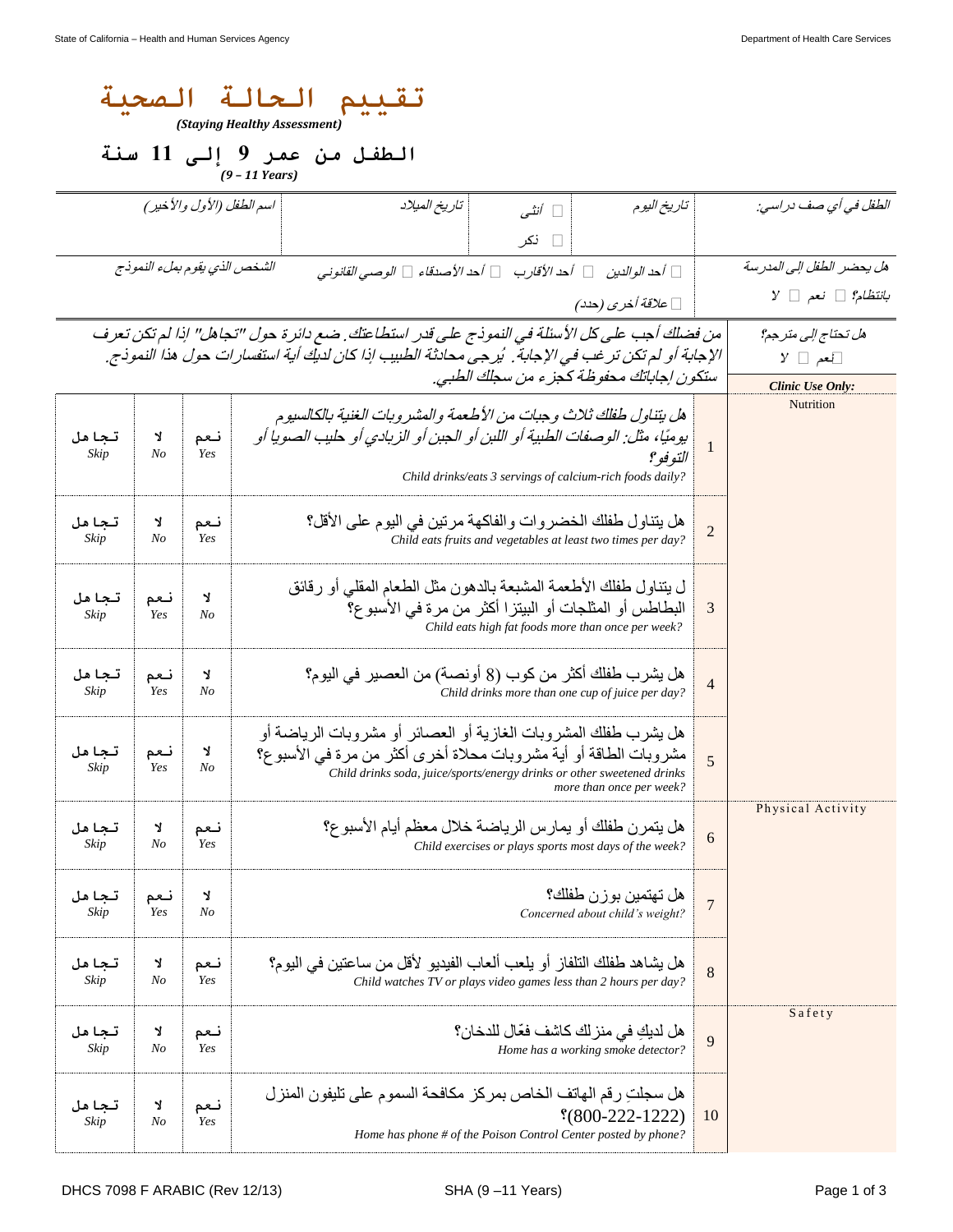| تجاهل<br>Skip | Y<br>N <sub>o</sub> | نعم<br>Yes           | هل دائمًا ما يستخدم طفلك حز ام الأمان في المقعد الخلفي<br>(أو يستخدم مقعد التعزيز إذا كان أقل من 145 سم)؟<br>Child always uses a seat belt in the back seat (or booster seat) if under 4'9"?     | 11 |                               |
|---------------|---------------------|----------------------|--------------------------------------------------------------------------------------------------------------------------------------------------------------------------------------------------|----|-------------------------------|
| تجاهل<br>Skip | نعم<br>Yes          | Y<br>$N_{O}$         | هل يقضي طفلك وقتًا بالقرب من حمام السباحة أو النهر أو البحير ة؟<br>Child spends time near a swimming pool, river, or lake?                                                                       | 12 |                               |
| تجاهل<br>Skip | نعم<br>Yes          | Y<br>$N_{O}$         | هل يقضـي طفلك و قتًا بـالمنز ل بينمـا يو جد مسدس؟<br>Child spends time in home where a gun is kept?                                                                                              | 13 |                               |
| تجاهل<br>Skip | نعم<br>Yes          | Y<br>No              | هل يقضـي طفلك وقتًا مع أي شخص يملك مسدسًا أو سكينًا أو أي سلاح آخر ؟<br>Child spends time with anyone who carries a gun, knife, or other weapon?                                                 | 14 |                               |
| تجاهل<br>Skip | Y<br>No             | نعم<br>Yes           | هل دائمًا ما يرندي طفلك خوذة أثناء ركوب الدراجة أو لوح النزلج أو<br>السكو تر ؟<br>Child always wears helmet when riding a bike, skateboard, or scooter?                                          | 15 |                               |
| تجاهل<br>Skip | نعم<br>Yes          | J.<br>No             | هل تعر ض طفلك لإساءة المعاملة أو العنف من قبل؟<br>Has child ever witnessed or been a victim of abuse or violence?                                                                                | 16 |                               |
| تجاهل<br>Skip | نعم<br>Yes          | Y<br>$N_{O}$         | هل قام أحد بضرب طفلك أو قام هو بضرب أي شخص العام الماضي؟<br>Has child been hit or has he/she hit someone in the past year?                                                                       | 17 |                               |
| تجاهل<br>Skip | نعم<br>Yes          | J.<br>N <sub>O</sub> | هل شعر طفلك بالخوف أو عدم الأمان في المدرسة أو في الحي<br>(أو قام أحد بتخويفه عن طريق الإنترنت)؟<br>Has child ever been bullied, felt unsafe at school/neighborhood (or been cyber-<br>bullied)? | 18 |                               |
| تجاهل<br>Skip | Y<br>N <sub>O</sub> | نعم<br>Yes           | هل يقوم طفلك بتنظيف أسنانه/أسنانها يوميًا باستخدام فرشاة وخيط الأسنان؟<br>Child brushes and flosses teeth daily?                                                                                 | 19 | Dental Health                 |
| تجاهل<br>Skip | نعم<br>Yes          | ٦<br>No              | هل يبدو على طفلك أحيانًا علامات الحزن والاحباط؟<br>Child often seems sad or depressed?                                                                                                           | 20 | Mental Health                 |
| تجاهل<br>Skip | نعم<br>Yes          | Y<br>$N_{O}$         | هل يقضبي طفلك وقتًا مع أحد المدخنين؟<br>Child spends time with anyone who smokes?                                                                                                                | 21 | Alcohol, Tobacco,<br>Drug Use |
| تجاهل<br>Skip | نعم<br>Yes          | Y<br>No              | هل قام طفلك بالتدخين أو مضغ التبغ؟<br>Has child ever smoked cigarettes or chewed tobacco?                                                                                                        | 22 |                               |
| تجاهل<br>Skip | نعم<br>Yes          | Y<br>No              | هل لديك مخاوف أن يقوم طفلك بتعاطي المخدر ات أو استنشاق مواد أخر ي<br>مثّل الصمغ للوصول إلى حالة النشوي؟<br>Concerned that child may be using drugs or sniffing substances to get high?           | 23 |                               |
| تجاهل<br>Skip | نعم<br>Yes          | ٦J<br>No             | هل لديك مخاوف أن يقوم طفلك بشرب الكحول مثل البيرة أو النبيذ أو<br>عصائر مزودة بنبيذ أو مشروب كحولي؟<br>Concerned that child may be drinking alcohol?                                             | 24 |                               |